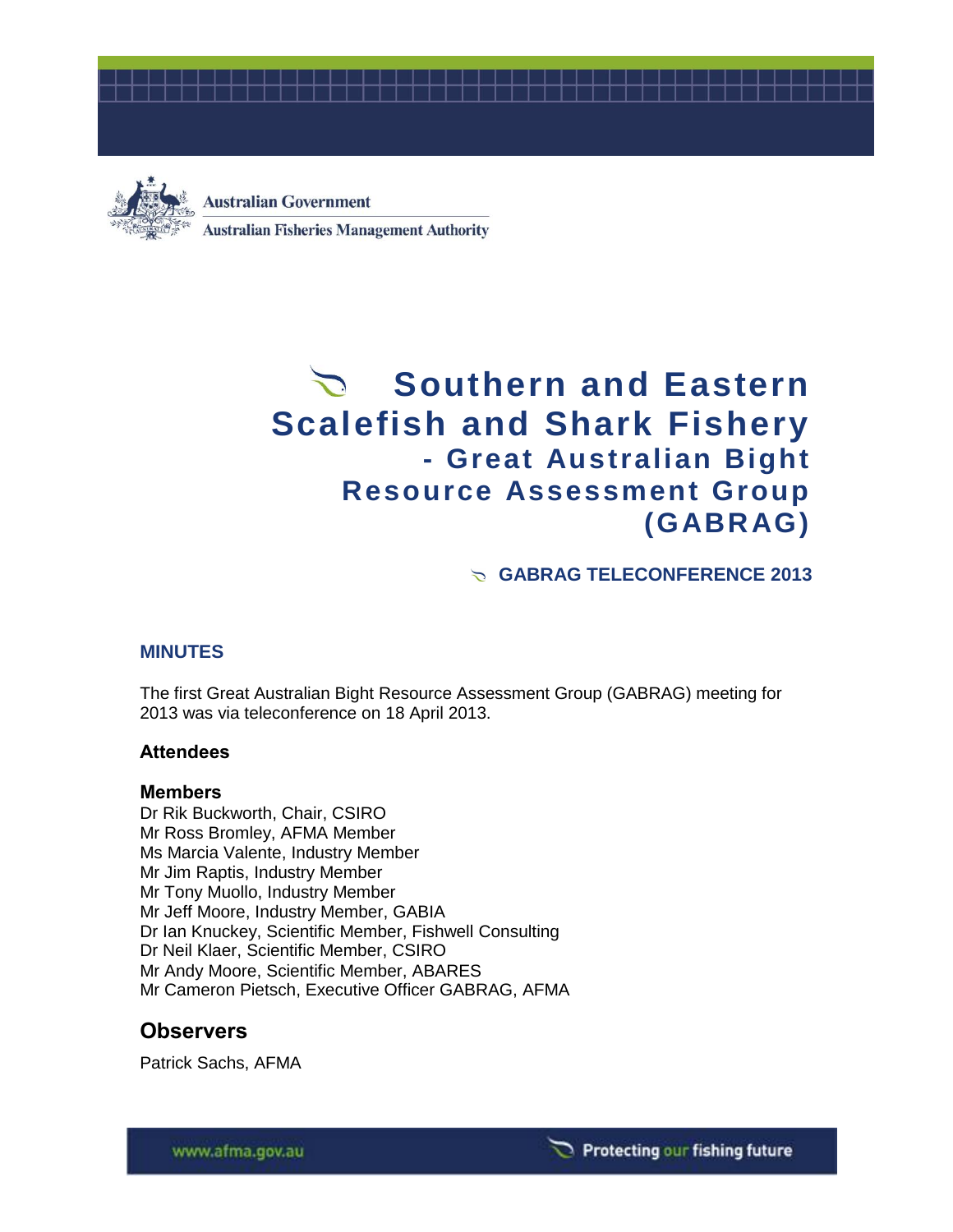# **Agenda Item 1 - Preliminaries**

## **Welcome and Apologies**

*.* 

Rik Buckworth (the Chair) opened the meeting at 3:00pm (AEST) and welcomed members.

The Chair noted that in keeping with normal practice, the meeting would be recorded to assist with preparation of the minutes.

The Chair also acknowledged Patrick Sachs' participation as an observer as a learning experience.

### **Declarations of Interest**

The Chair asked the RAG members to declare any interests and acquire the agreement of the meeting that no individual's personal interest is being served by participation.

| <b>Participant</b>                 | <b>Interest Declared</b>                                                                                                                                                                                            |
|------------------------------------|---------------------------------------------------------------------------------------------------------------------------------------------------------------------------------------------------------------------|
| Dr Rik Buckworth, Chair            | Employed by CSIRO, interest in sources<br>of funding for research purposes and<br>Director of a small company that sells<br>hooks that sample tissue.                                                               |
| Dr Ian Knuckey, Scientific Member  | Director Fishwell Consulting, interest in<br>sources of funding for research<br>purposes, research work for GABIA and<br>a purveyor of electronic logbook<br>systems, work on Fishery Independent<br>Surveys (FIS). |
| Dr Neil Klaer, Scientific Member   | Employed by CSIRO - Interest in<br>sources of funding for research<br>purposes, complete stock assessments                                                                                                          |
| Mr Jim Raptis, Industry Member     | GAB boat and quota SFR holder                                                                                                                                                                                       |
| Ms Marcia Valente, Industry Member | GAB boat and quota SFR holder                                                                                                                                                                                       |
| Mr Tony Muollo                     | GAB boat and quota SFR holder                                                                                                                                                                                       |
| Mr Jeff Moore, Industry Member     | <b>Great Australian Bight Industry</b><br>Association (GABIA) EO, board member<br>of Commonwealth Fisheries Association<br>and industry member for Marine National<br>Parks - No pecuniary interest.                |
| Dr Andy Moore, Scientific Member   | Employed by ABARES - Interest in<br>sources of funding for research<br>purposes, no personal pecuniary interest                                                                                                     |
| Mr Ross Bromley, AFMA Manager      | No pecuniary interest                                                                                                                                                                                               |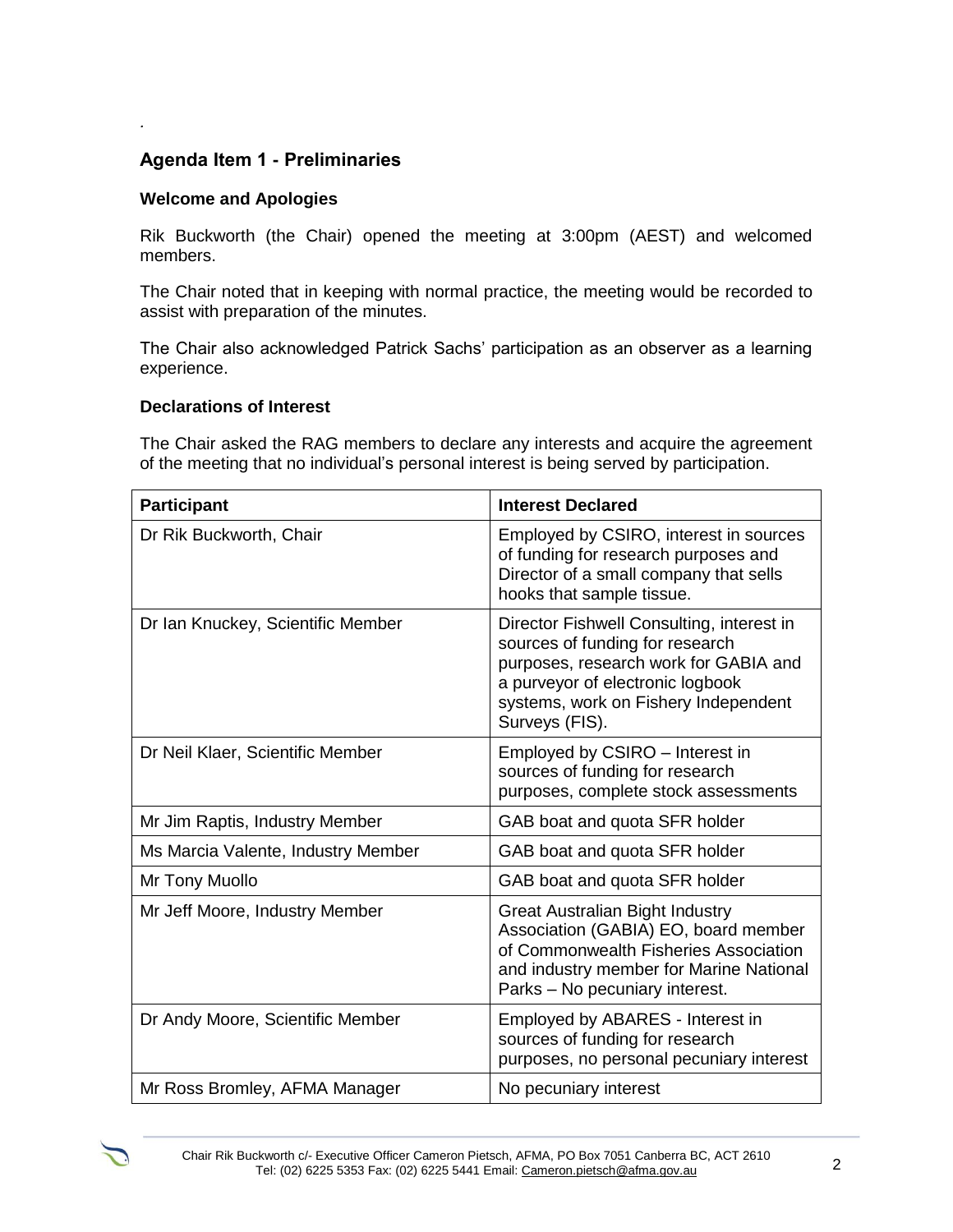| <b>Participant</b>                  | <b>Interest Declared</b> |
|-------------------------------------|--------------------------|
| Mr Cameron Pietsch, AFMA, GABRAG EO | No pecuniary interest    |
| Mr Patrick Sachs, AFMA Observer     | No pecuniary interest    |

# **Adoption of Agenda**

Members adopted the draft agenda

# **Agenda Item 2 - Risks to the GABTS of not undertaking a FIS in 2014**

The chair asked Jeff Moore to open the meeting by letting the group know some of the background that has prompted GABIA to call this meeting.

Jeff Moore summarised GABIA's position to the group:

GABIA is committed long term to the FIS but in the short term they can't afford to pay, given the levy AFMA has requested. They asked for input on the risk of delaying the FIS for one year and to bring forward the flathead assessment, this being partly to mitigate risk but also to bring the RBC back to where GABIA believes it should be. There is an implicit concern that last year's assessment overly reduced the RBC in contrast to observations of recent higher catch rates. A background paper is provided at **Attachment A**.

The Chair asked Ian Knuckey to re-iterate his thoughts from the email that was circulated to the group on the 17<sup>th</sup> of April (**Attachment B**).

Ian Knuckey noted the significant conflict of interest he was facing on this issue and that it would be appropriate for him to leave once he had stated his opinions.

Ian Knuckey summarised his position to the group:

- The FIS provides more than just points on a graph, it is an index of abundance from data independent of fishery activities;
- The risk should be considered not just in terms of the risk to the stock of delaying for one year but the long term risk now that a lack of commitment has been shown
- The costs of the science is only part of the cost of the FIS and boat charter fees are paid to GAB operators involved in the survey
- Can't see any short-term threat to flathead stock for next year from not running a FIS THIS YEAR, but may have some issues if the lack of a FIS is continued for any longer
- GABIA and GABRAG should be seriously considering how to suck more information out of the FIS
- The surveys are considered very highly by people like the Marine Stewardship Council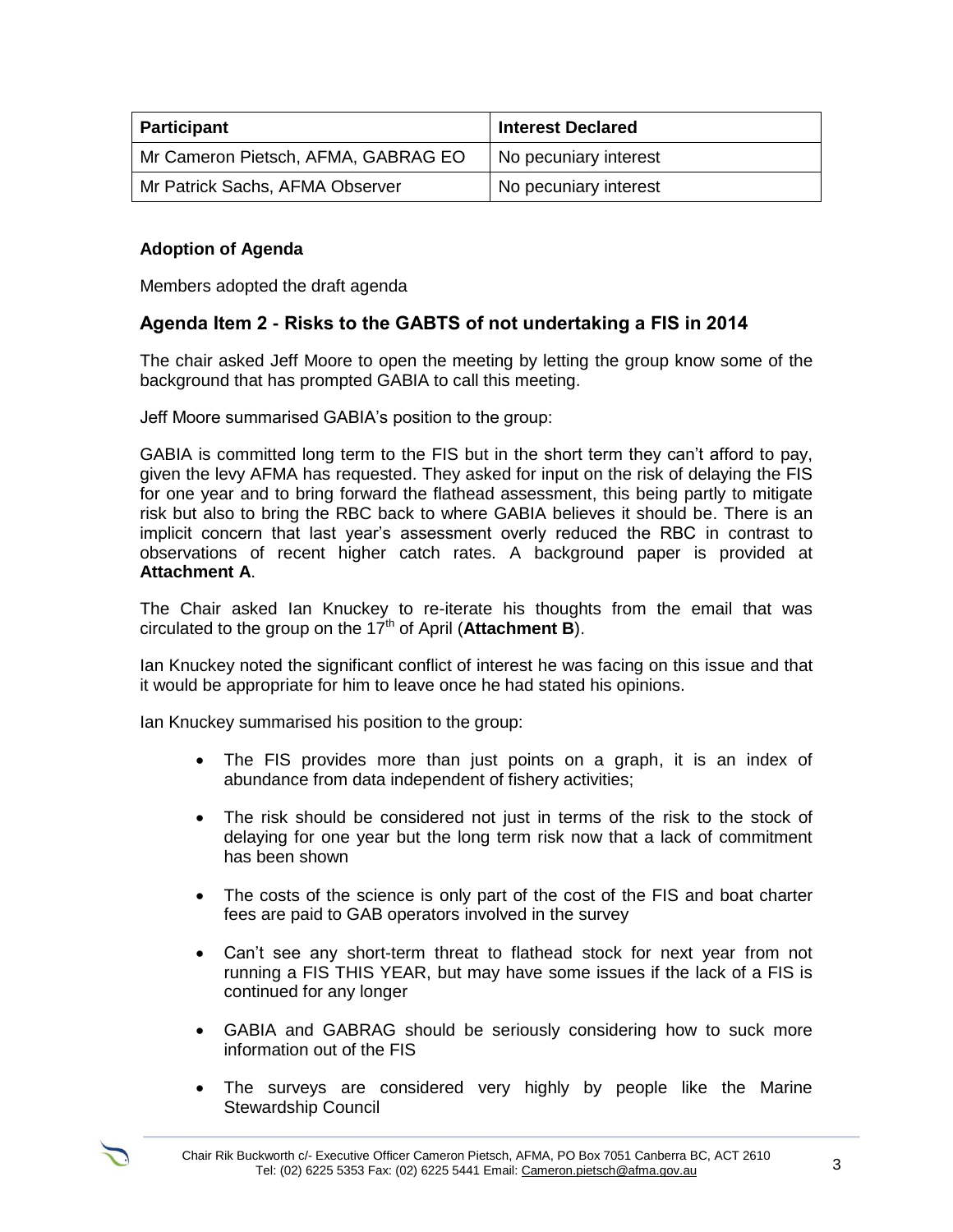Industry members Jeff Moore, Tony Muollo, Jim Raptis and Marcia Valente raised the following concerns:

- If there is a recognised public good to be had from the FIS then the government should be making a contribution
- Due to industry agreements not to trade quota, two SFRs are needed for one boat. This makes the levy costs of running one boat in the GAB \$132k, an amount which industry members considered unsustainable.
- The survey can be hit and miss because of the natural variability in the fishery
- The risk to the stock and the wider environment are very low due to the very small number of boats operating in a very large area.
- The industry members support the FIS in the long term; however the operation of the FIS needs to be looked at very closely
- There are significant amounts of data collected through other means including logbooks, crew-collected data and AFMA observers
- The intervals between stock assessments and the FIS needs to be agreed
- Funding for the FIS should be amortised over a number of years
- Everything comes down to cost and this year it is just not affordable

The AFMA member asked for some clear scientific advice from the science members on the risk to the stock.

The science members Ian Knuckey, Andy Moore and Neil Klaer raised the following concerns:

- The stock itself is in good condition (close to target) so we are not talking about risk to the stock at the moment
- You don't run a FIS only when you think it will benefit assessments. You use it to keep tabs on your stock in both positive and negative trends
- If you space out your assessments and you don't monitor them in the meantime big changes in the biomass estimate are more likely between those assessments
- The FIS has been one of the most consistent inputs into the assessment and has validated to some degree the accuracy of CPUE as an index
- The FIS also collects the Bight Redfish data for next year's assessment
- The GAB is still governed by quota regardless of the number of operators. The risk to the stock is in the catch (quota) that is removed each year not the effort
- the last survey point we have is from 2011 and we are now discussing pushing back the 2014 FIS which is already quite a big gap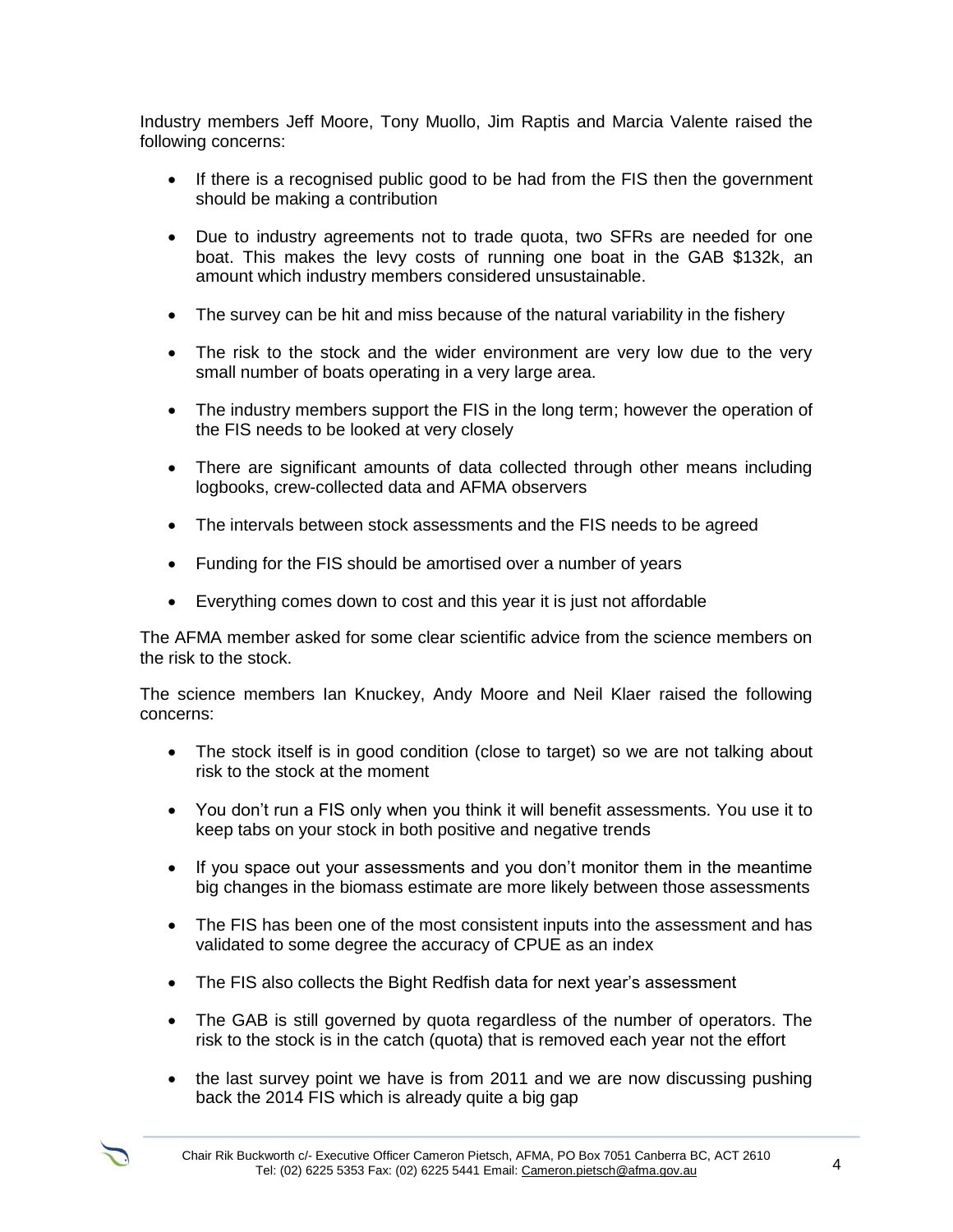- the error bounds for the FIS are significantly smaller so the stock assessment fits the FIS more closely than the CPUE, however they are not in conflict. This is partly due to the time series for the FIS being shorter than the CPUE
- the last data point from the FIS was a lower one and that is going to remain in the model until you complete another FIS. That is going to drag down the potential biomass estimate even if the CPUE goes up again
- Having a survey or something equivalent to a fishery independantsurvey is internationally the gold standard for fisheries management. Surveys have proliferated because CPUE has failed in some fisheries to be a good index of abundance
- A formal qualitative risk assessment needs to be looked at.

#### *Ian Knuckey left after assisting with these issues (3:15pm).*

**The Chair summarised the group consensus as being that the group is comfortable with the level of risk associated with delaying the FIS for one year. The group also agreed to revisit longer-term research planning and re-evaluate the FIS (including funding, intervals, data use and design).** 

### **GABRAG recommendation – Delay the FIS for one year**

### **Agenda Item 3 - Proposed 2013 stock assessment for Deepwater Flathead**

The Chair directed the group to move on to Agenda item 3 and opened the discussion by asking Neil Klaer if it was feasible to move the stock assessment forward given that a FIS will no longer be run.

Neil Klaer made the following points:

- The last FIS data point will still be influential
- Additional CPUE, age/length and logbook data will be available
- You want to run as many assessments as is affordable
- A consideration is the possibility of bias to creep into the assessments when you only request two in a row if you are unhappy with the previous result.
- Bringing the assessment forward will align it with the full stock assessment project which is a good thing
- The industry collected data would be good to use in the assessment if it could be made available in time. The AFMA member pointed out that AFMA is working on the issues surrounding the crew collected data.

Industry members made the following points:

• Bringing the assessment forward is a prudent measure